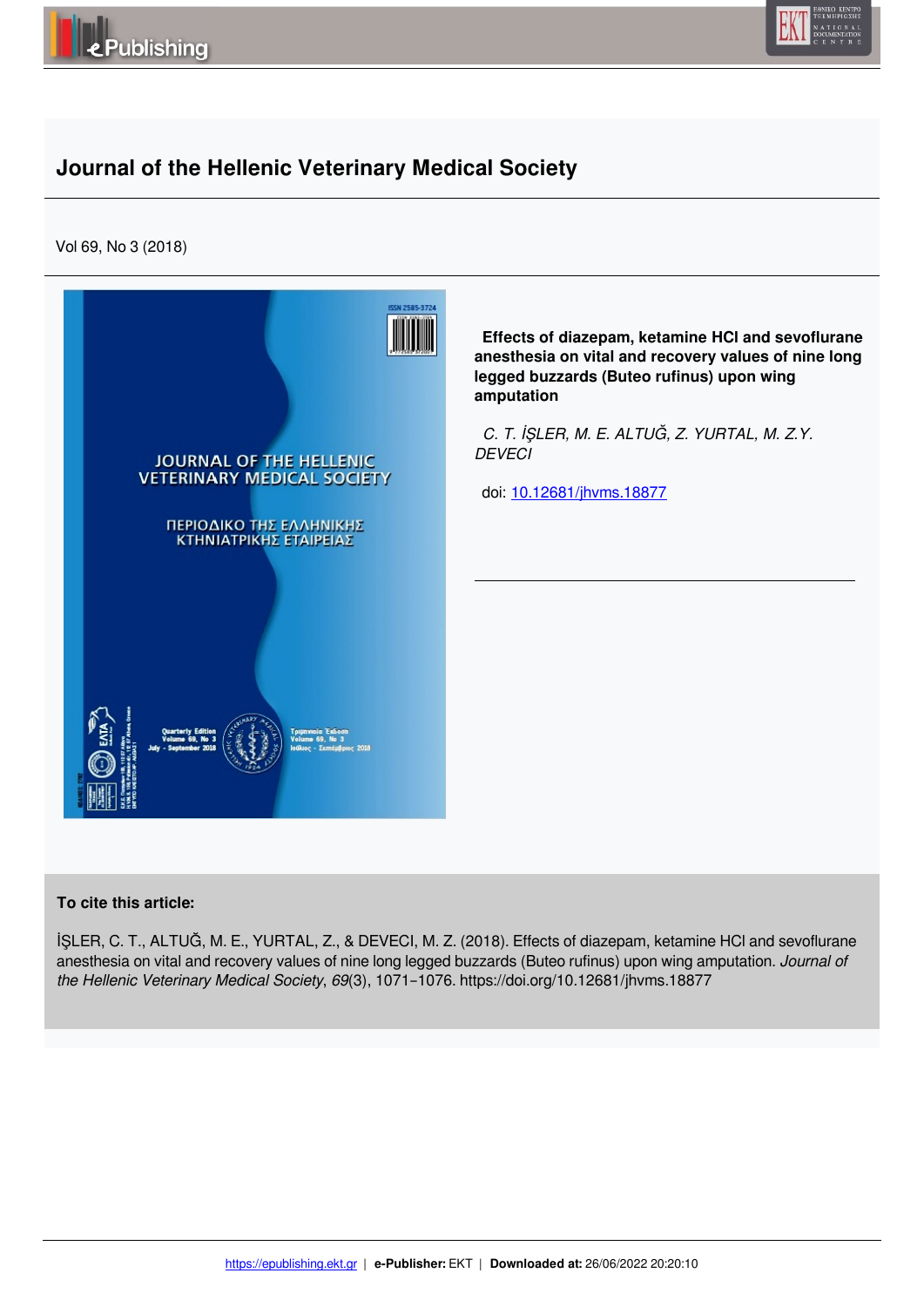# **Effects of diazepam, ketamine HCl and sevoflurane anesthesia on vital and recovery values of nine long legged buzzards (***Buteo rufinus***) upon wing amputation**

**CT İşler <sup>1</sup> \*, ME Altuğ <sup>1</sup> , Z Yurtal<sup>1</sup> , MZY Deveci 1**

*1 Mustafa Kemal University, Faculty of Veterinary Medicine, Department of Surgery, 31040, Hatay, Turkey*

**ABSTRACT.** In this clinical study, effects of diazepam + ketamine HCl + sevoflurane anesthesia on vital functions and recovery duration and qualityofnine long legged buzzards were evaluated upon wing amputation. Operation was decided for long legged buzzards and heartand breathingrate, body temperature, and reflexes of long legged buzzards were evaluated before, during and after the anesthesia. Diazepam and ketamine HCl injection increased the heart rate whereas it was decreased by sevoflurane. Respiratory rate decreased upon sevoflurane application. Body temperature decreased during anesthesia. Recovery began in the 3rd minute after cessation of sevoflurane administration with return of eye reflexes and completedin the 35th minute. It was observed that although birdsrecovered from anesthesia, danger of hypothermia persisted for a long time. There was a significant difference between the respiratory and heart rates during the ketamine HCl and sevofluraneanesthesia from those in the preoperative period. However, there was no statistically significant difference between pre and post operative periods in terms of vital parameters. For the first time, effects of diazepam + ketamine HCl + sevoflurane anesthesia combination on vital parameters are evaluated in long legged buzzards in Turkey.

*Keywords:* long legged buzzard (*Buteorufinus*), wing amputation, diazepam, ketamine HCl, sevoflurane

*Corresponding Author:*  CT İşler E-mail: cafer.isler@gmail.com

*Date of initial submission: 4-7-2017 Date of revised submission: 9-8-2017 Date of acceptance: 28-8-2017*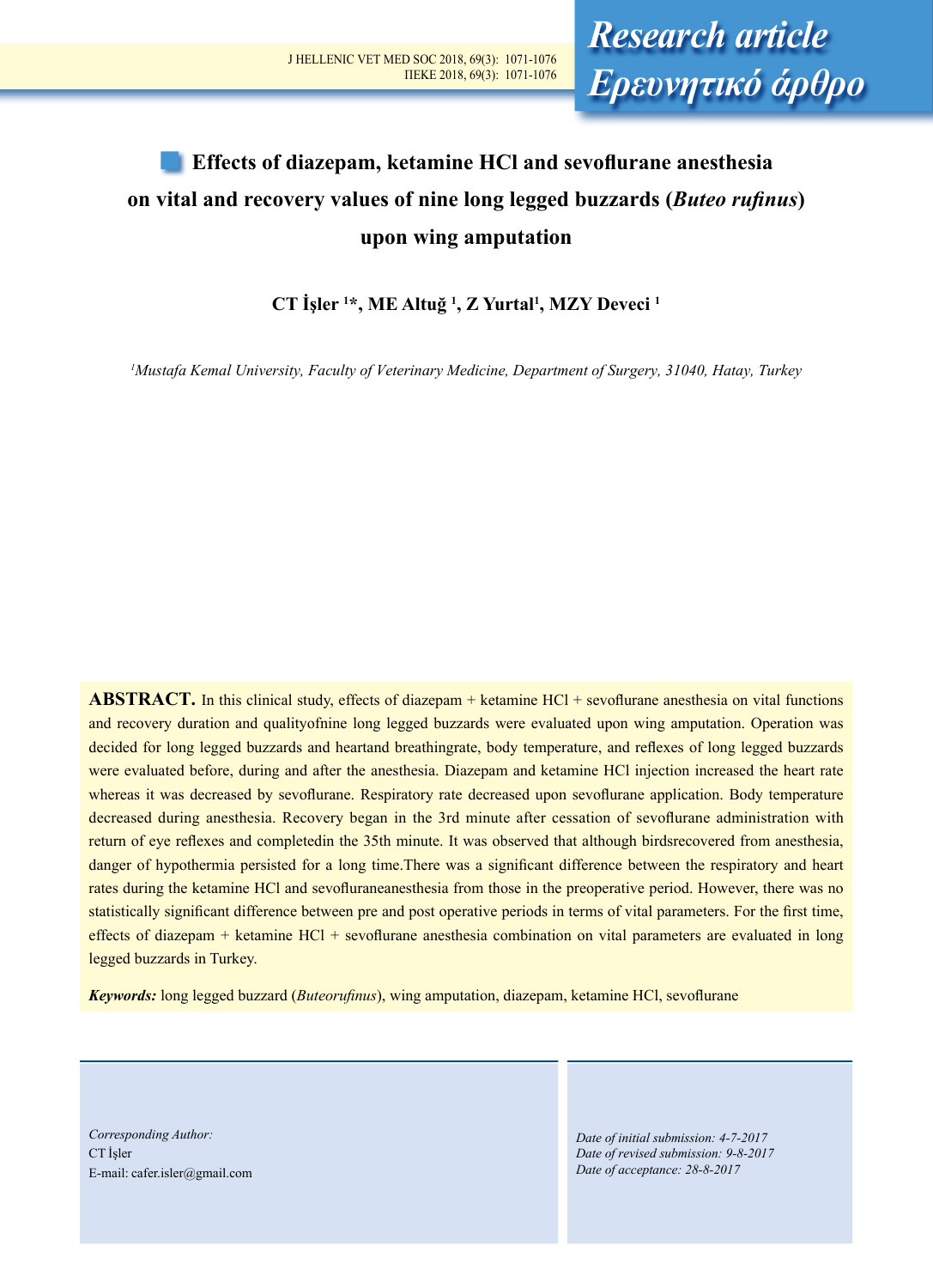#### 1072 CT İŞLER , ME ALTUĞ, Z YURTAL, MZY DEVECI

#### **INTRODUCTION**

In the literature, the reliability of anesthesia application to birds has been discussed. The advantages n the literature, the reliability of anesthesia appliof injectable anesthetics are the ease of use, being economical and they ensure fast induction. Their disadvantages are inadequate muscle relaxation, necrosis at the injection site, maintenance dose risks and low recovery success. Diazepam, midazolam, xylazine or medetomidine in combination with ketamine is preferred for premedication (Durrani et al., 2009;Girling, 2009;Lierz and Korbel, 2012; Forbes, 2014; Lennox, 2015).

The dose of diazepam has been reported as 0,1-0,5 mg/kg (Girling, 2009). Ketamine ensures approximately 30 minutes surgical anesthesia when it is given intramuscularly (IM) at 4-10mg/kg (Forbes, 2014). Due to complications such as hyperthermia, tachycardia, and superficial respiration, it is not recommended to use alone ketamine HClin some birds e.g pigeons (Durrani et al.,2009).Isoflurane and sevofluranearepreferred for inhalation anesthesia(Mckeown and Hennigh, 2014).

In this study, it is aimed to evaluate effects of diazepam+ ketamine HCl + sevoflurane anesthesia on vital functions and recovery period before, during and after anesthesia in long legged buzzards upon wing amputation.

## **MATERIAL AND METHODS**

#### *Animals*

In this study; raptors were injured with gun-pow and transported by rescue team for the treatment of Mustafa Kemal University, Faculty of Veterinary

Medicine, and Department of Surgery in Hatay/ Turkey Of all 23 wild birdswhich were provided to the clinics in one year, 14 of them were determined as long legged buzzards. Upon clinical and radiological examinations of these animals, they were classified according to treatment processes. Nine of the long legged buzzards animals had infections as well as necrotic, open and comminuted fractures.According to the results of examinations, wing amputation was decided in 9 of the long legged buzzards

### *Clinicial examination*

General health statuses of animals were assessed. Animals which had bad health statuses were orally administered antibiotics of Baytril %10 (1ml/1lt),A andB vitamins.Five cc of lactated Ringer's and 5% dextrose solutions were givento animals subcutaneously. During this process, antiseptic wound dressings and bandages were applied to the wings of the animals. Animals which were sufficiently healthy for surgical interventions were operated. Continuous ECG monitoring (Petas, KMA 800) was usedto follow heart and, respiration rates, body temperature before, during and after the operation. The number of normal heart, respiratory rate and body temperature are given in table 1.

#### *Anesthetic procudures*

Anesthesia induction was performed by using 0.5 mg/kg IM diazepam and 40 mg/kg IM ketamineHCl (alpha, Egevet) 10 minutes after diazepam application (Girling, 2009) at the muscles semimembranosous and semitendinosous. Patient was up on the anesthesia. During ketamine anesthesia is done preoperative procedure such as patients' feather collected, asepsia

Table 1: Change in Vital Parameters of Long Legged Buzzards (n=9)

| Period                     | The heart rate<br>(mean±SD) | <b>Respiratory rate</b><br>$(\text{mean} \pm \text{SD})$ | <b>Body temperature</b><br>$(\text{mean} \pm \text{SD})$ |
|----------------------------|-----------------------------|----------------------------------------------------------|----------------------------------------------------------|
| Before the application     | $157 \pm 32^{\text{a}}$     | $44\pm 24$                                               | $39.4 \pm 5.1$ <sup>*,d</sup>                            |
| Diazepam                   | $240 \pm 24^{b,d}$          | $60 \pm 18^{a,c,d}$                                      | $39,0+4,7^{a,b,c}$                                       |
| Ketamine HCL               | $286 \pm 46^{\text{a,c,e}}$ | $56\pm13^{b}$                                            | $38.2 \pm 3.8$                                           |
| Sevoflurane                | $118 \pm 15^{a,b,c}$        | $30±9^{a,b,c}$                                           | $36.0 \pm 4.1^{a,c,d}$                                   |
| 20 minutes after waking up | $134 \pm 22$ <sup>d,e</sup> | $38 \pm 13^{d}$                                          | $36,4\pm2,1$ <sup>*,b</sup>                              |

\*,a,b,c,d,eWhen cells in the same column were evaluated between each other, there were significant differences between same letters ( $p<0.05$ ).

| J HELLENIC VET MED SOC 2018, 69(3) |  |  |  |  |
|------------------------------------|--|--|--|--|
| TIEKE $2018, 69(3)$                |  |  |  |  |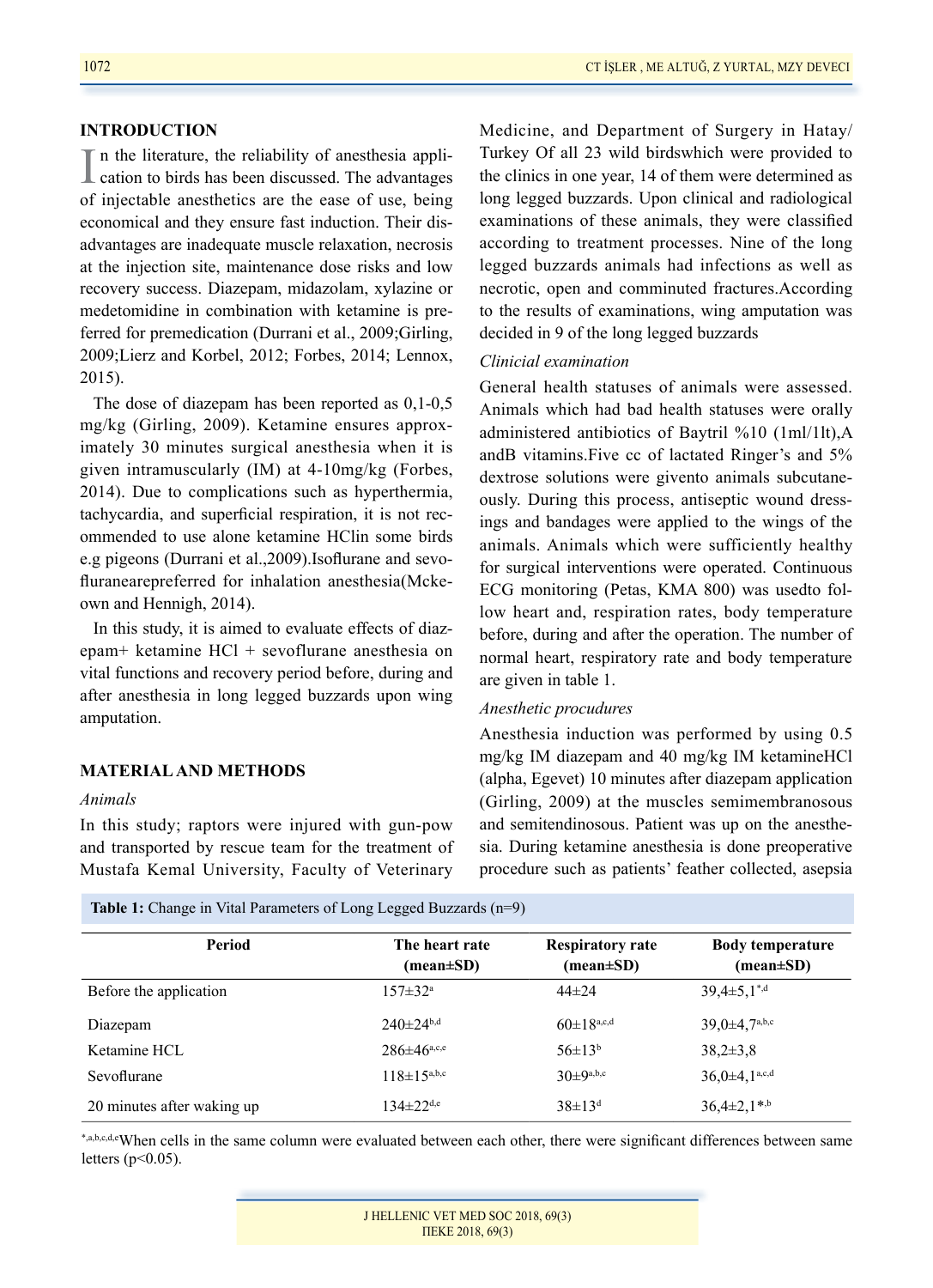and antisepsia. After then, upon induction, tracheal intubation (endotracheal tube, internal diameter 2.5) was applied 10 minute later and  $100\%$ O<sub>2</sub> and  $1-4\%$ concentrations of sevoflurane anesthesia were applied by a non-rebreathing system with spontaneous respiration. Operative interventions were finalized during had swallowing reflex, intubation was applied and there was no complication in*Buteo rufinus*.It was also shown that sevoflurane eliminated all reflexes from the  $6<sup>th</sup>$  minute of its application.It decreased the hearth rate, and prominently reduced the respiratory rate and body temperature.

**Table 2:** Status of Long Legged Buzzards Before and After the Anesthesia (+: present, -: absent, min: minutes) (n=9)

| Reflex/Anesthesia    | Diazepam | <b>KetamineHCl</b>         | Sevoflurane              | Awakening                 |
|----------------------|----------|----------------------------|--------------------------|---------------------------|
| Eye Reflex           | $^+$     | $^{+}$                     | $-(5\pm1,1 \text{ min})$ | $+(3\pm0.8 \text{ min})$  |
| Swallowing           | $^+$     | $^{+}$                     | $-(6\pm1,7 \text{ min})$ | $+(5\pm1,1 \text{ min})$  |
| Foot Movement        | $^+$     | $-(5\pm 2, 1 \text{ min})$ |                          | $+(9\pm1,8 \text{ min})$  |
| Wing beat            | $^{+}$   | $-(6\pm1.9 \text{ min})$   | -                        | $+(13\pm2.3 \text{ min})$ |
| <b>Head Movement</b> | $^{+}$   | $-(7\pm2,1 \text{ min})$   | $\overline{\phantom{0}}$ | $+(18\pm5,1 \text{ min})$ |
| <b>Full Recovery</b> |          |                            |                          | $+(35\pm5.4 \text{ min})$ |

the 80-90 minutes anesthesia process. During interventions, and vital parameters (body temperature, heart and respiratory rates) were continuously followed up (Table 1). Statuses of reflexes were controlled before and after the anesthesia (Table 2).

#### *Statistical methods*

Statistical analyses were performed by using SPSS 17.0 program. Independent Samples T-Test was used to compare two independent groups and One-way ANOVA and Post-hoc Tukey tests were used to compare more than two groups. Values were represented as mean±standard deviation (mean±SD) and the statistical significance was accepted when p value was lower than  $0.05$  (p<0.05).

#### **RESULTS**

It was determined that diazepam led to decrease in reflexes but it did not eliminate any of the reflexes in long legged buzzards. It was observed that diazepam increased the hearth and respiratory rates whereas it did not change the body temperature. Ketamine HCl stopped coordination and convulsive reflexes. It increased the heart rate and prominently decreased the body temperature. It was determined that ketamine HCl did not influence significantly breathing, swallowing and eye reflexes. Even though animals

When the 3% sevoflurane inhalation anesthesia was applied, even though all conditions of the anesthesia were ensured, there were pain and leg motions in three animals during plucking of feathers. When 4% of sevoflurane was given, these reflexes were not observed and it was decided that the ideal starting concentration of sevoflurane was  $4\%$ . In the 25<sup>th</sup> minute upon anesthesia, all patients were stabile when they were administered the 2% concentration sevoflurane anesthesiaand when 1% concentration anesthesia was given to patients in the  $40<sup>th</sup>$  minute (during the suture applicationprocess).Upon suture application process, sevoflurane inhalation was stopped and observed the animals recovered (Table 2).

In case of recovery parameters, eyelid motions started in the 3<sup>rd</sup> minute. Swallowing reflex, head movements to sides and pedal reflexes were observed in the  $8<sup>th</sup>$  minute. The animal flapped its wings in the 18<sup>th</sup> minute and the full recovery was observed in the 35th minute. It took long time to have the ideal body temperature and it was observed that the danger of hypothermia continued for 2 hours after the recovery. There was no significant difference between pre and post operative periods in terms of vital parameters. On the other hand, there was a significant difference between the body temperature and preoperative sevoflurane anesthesia ( $p<0,05$ ). Statistical differences were shown in Table 2.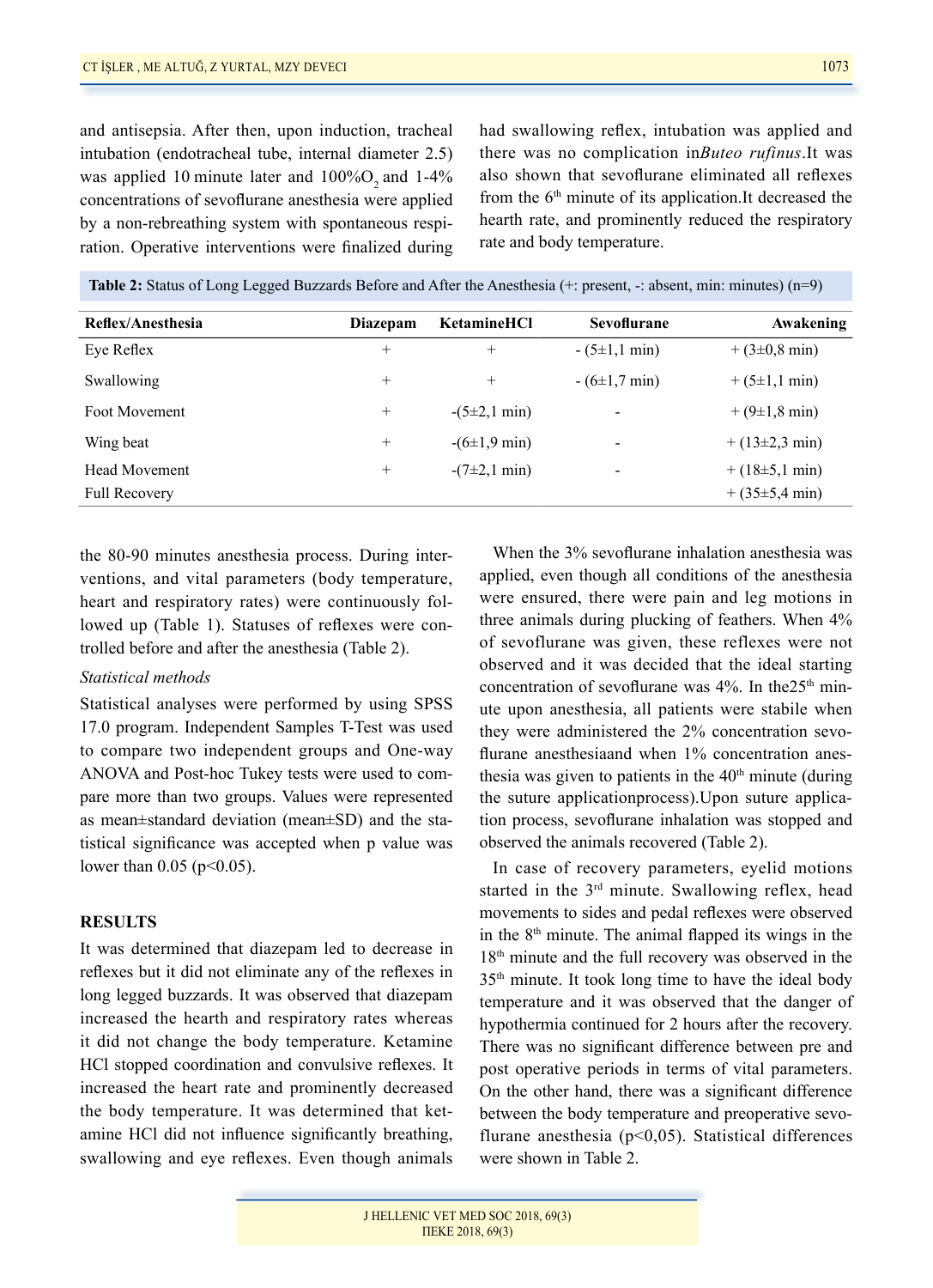When postoperative periods were assessed between each other, two animals died presumably due to hypothermia in 0to 6 hours and two animals died because of the stress and bad general condition on the  $4<sup>th</sup>$  and  $5<sup>th</sup>$  days. Full recovery and healing were observed in remaining animals and sutures were removed on the  $10<sup>th</sup>$  day. Long legged buzzards which could not be left in their natural habitat due to amputated wings were delivered to Forestry and Water ministry officials. Then, healthy animals were given to Gaziantep Zoo.

#### **DISCUSSION**

The aim of the premedication is to decrease the salivation and mucus amount, but on the other side it may lead to the risk of airway obstruction by increasing the mucus viscosity (Paul-Murphy and Fialkowski, 2001). Ketamine + Diazepam combination is preferredin case of painfulprocedures in patients. The use of ketamine alone in birds is not recommended (Mahmud et al., 2014). Diazepam dose is 0.1-0.5mg/kg (IM) (Girling, 2009). Diazepam can lead to ataxia (Abou-Madi, 2001). In this study, preanesthetic induction was performed by giving 0.5mg/kg IM diazepam. It was determined that 0.5mg/kg diazepam diddecrease in reflexes but it did not eliminate, there was no ataxia and airway obstruction, the animal only become tranquilized, and did not allow the intubation. Diazepam slightly increased the heart and respiratory rates and it did not lead to prominent alteration in the body temperature (table 1.,2.).

Intubation can be hard due to laryngospasm (Şenel, 2008). Insufficient premedication and anesthesia led to complications of bronchospasm during the intubation in a study (Ünsaldı,2015). In wild poultries, 10mg/kg ketamine HCl ensures a short time anesthesia(Kibar and Bumin, 2006, Aslan et al., 2009, Forbes, 2014). In our study, 40mg/kg IM ketamine HCl was used. Although the swallowing reflex was present, intubation was slowly performed without complications. This dose of ketamine, although high enough, was accepted appropriate for sufficient anesthesia, and intubation without pain and complication. In poultries, when 20-50mg/kg ketamine alone is used, it can lead to both insufficient anesthesia and excitation and hypothermia can also be observed. There can also be low recovery success (Girling 2009). Dose of 60 mg/kg Ketamine HCl leads mild sedation and anesthesia. However, it should not be used alone also for its possible complications such as hypothermia, tachycardia and shallow breathing (Durrani 2009). In our study, higher doses of ketamine HCl were not required since the anesthesia was continued by using sevoflurane. 40mg/kg IM ketamine HCl was eliminated the wing and pedal reflexes, but eye and swallowing reflexes were still observed. Acceleration of the heart rate from awake state was statistical significant (table 1.,2.).

In both injectable and inhalational anesthesia applications, hypothermia is one of the important risks (Lierz and Korbel, 2012). Warming the body during the delivery of inhalants, and taking precautions for heating the body minimize the hypothermia until the end of the recovery process (Chan et al., 2013). In this study, it was observed that hypothermia occurred and the body temperature of the animal reduced to 36.40 C, hypothermia led to deaths in the postoperative period and hypothermia risk continued even in case the full recovery was observed. Furthermore, it was determined that external heating precautions had vital roles during the 5 to 6 hours of the postoperative period.

It has been reported that use ofsevofluranehas been recently increasing despite its high costs; sevoflurane have faster inductionand reanimationand these drugs can be preferred in the inhalation anesthesia (Chan et al., 2013, Mckeown and Hennigh, 2014). Sevoflurane inhalation is stated that its induction dose is 5-6% and its maintaining dose is 3-4% (Girling 2009). In this study, the clinical importance and effects of sevoflurane in rapptorsare clearly shown.It was decided that the ideal starting concentration was 4% and the maintaining dose was 2%. No reflexes and pain sensations were observed when these concentrations were applied to animals.Two of our animals died due to hypothermia in the postoperative period. Even though the full recovery was seen, hypothermia continued for two hours. During the reanimation period, the standing position of the animal took 35±5,4 minutes, the eyelid motions were observed in the 3<sup>rd</sup> minute after the anesthesia was stopped. The full recovery was completed in totally 35±5,4 minutes.

J HELLENIC VET MED SOC 2018, 69(3) ΠΕΚΕ 2018, 69(3)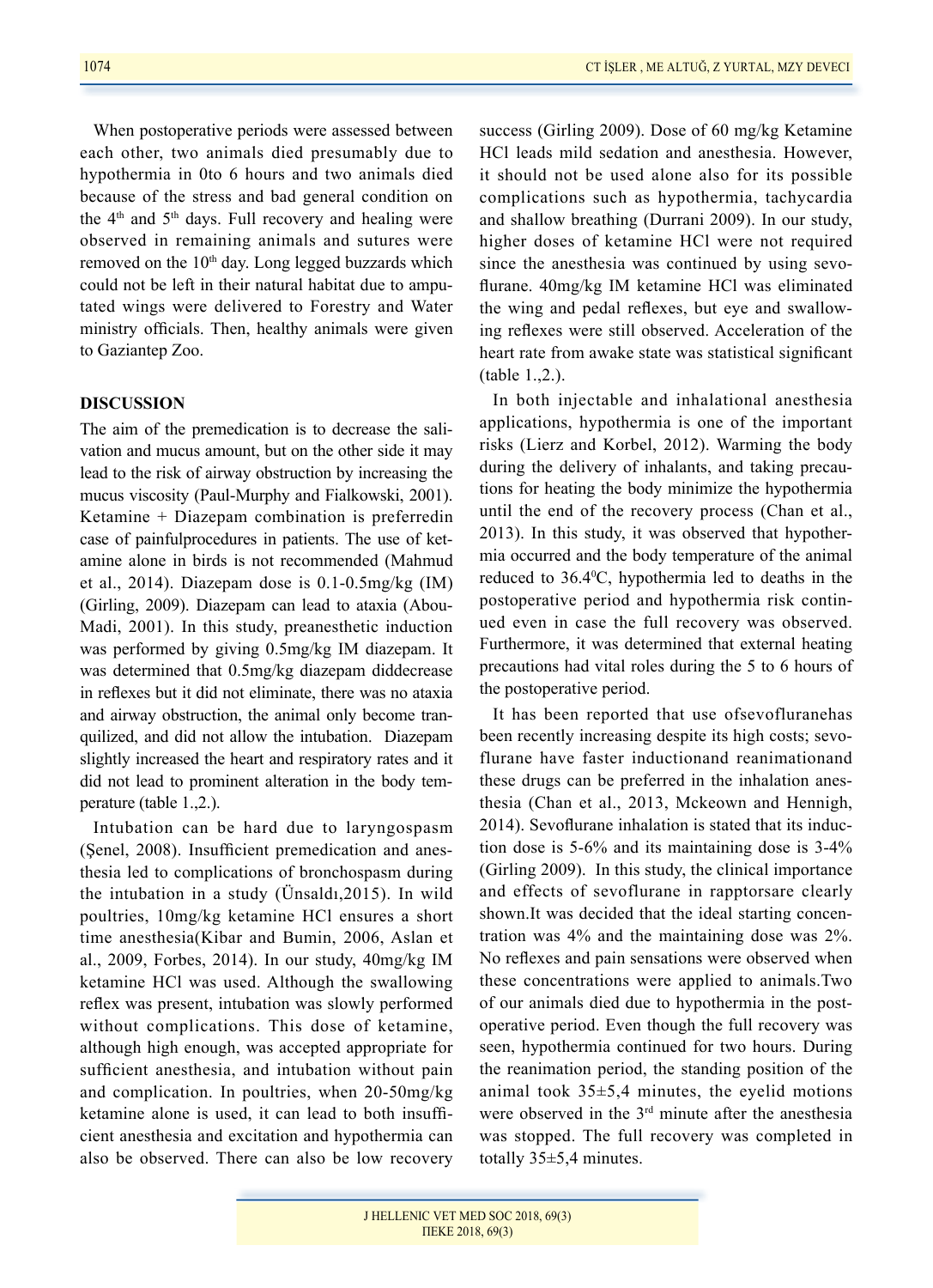For the first time in Turkey, effects of anesthetic combination Diazepam + ketamine HCl+ Sevoflurane on vital parameters of long legged buzzards were evaluated in this study. It was determined that 0,5mg/ kg IM, 40mg/kg IM Ketamine HCl, %100 O<sub>2</sub> and %1-4 Sevoflurane anesthetic combination was acceptable for free living buzzards.

# **CONFLICT OF INTEREST STATEMENT**

All the authors declares that there is no conflict of interest for the presented case repost.